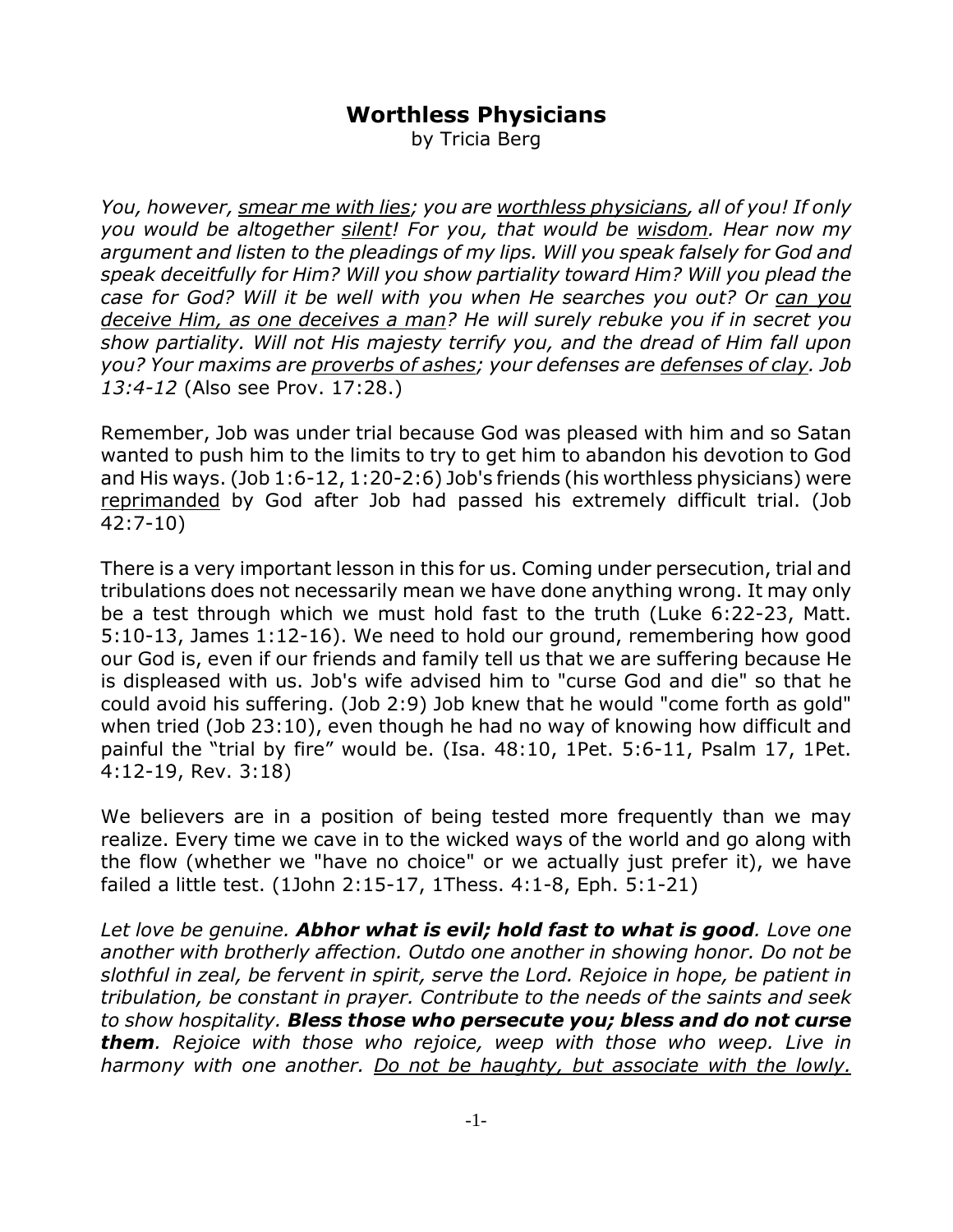*Never be wise in your own sight. Repay no one evil for evil, but give thought to do what is honorable in the sight of all. If possible, so far as it depends on you, live peaceably with all. Beloved, never avenge yourselves, but leave it to the wrath of God, for it is written, "Vengeance is mine, I will repay, says the Lord." To the contrary, "if your enemy is hungry, feed him; if he is thirsty, give him something to drink; for by so doing you will heap burning coals on his head." Do not be overcome by evil, but overcome evil with good. Romans 12:9-21*

*Since therefore Christ suffered in the flesh, arm yourselves with the same way of thinking, for whoever has suffered in the flesh has ceased from sin, so as to live* for the rest of the time in the flesh no longer for human passions but for the will *of God. For the time that is past suffices for doing what the Gentiles want to do, living in sensuality, passions, drunkenness, orgies, drinking parties, and lawless idolatry. With respect to this they are surprised when you do not join them in the same flood of debauchery, and they malign you; but they will give account to him who is ready to judge the living and the dead. 1 Peter 4:1-5*

*Now this I say and testify in the Lord, that you must no longer walk as the Gentiles do, in the futility of their minds. They are darkened in their understanding, alienated from the life of God because of the ignorance that is in them, due to their hardness of heart. They have become callous and have given themselves up to sensuality, greedy to practice every kind of impurity. But that is not the way you learned Christ!—assuming that you have heard about him and were taught in him, as the truth is in Jesus, to put off your old self, which belongs to your former manner of life and is corrupt through deceitful desires, and to be renewed in the spirit of your minds, and to put on the new self, created after the likeness of God in true righteousness and holiness. Therefore, having put away falsehood, let each one of you speak the truth with his neighbor, for we are members one of another. Be angry and do not sin; do not let the sun go down on your anger, and give no opportunity to the devil. Let the thief no longer steal, but rather let him labor, doing honest work with his own hands, so that he may have something to share with anyone in need. Let no corrupting talk come out of your mouths, but only such as is good for building up, as fits the occasion, that it may give grace to those who hear. And do not grieve the Holy Spirit of God, by whom you were sealed for the day of redemption. Let all bitterness and wrath and anger and clamor and slander be put away from you, along with all malice. Be kind to one another, tenderhearted, forgiving one another, as God in Christ forgave you. Ephesians 4:17-32*

If we glide along through life and no one ever persecutes us for our faith, then maybe we have hidden our light under a bushel. (Matt. 5:14-16, Luke 11:33-36)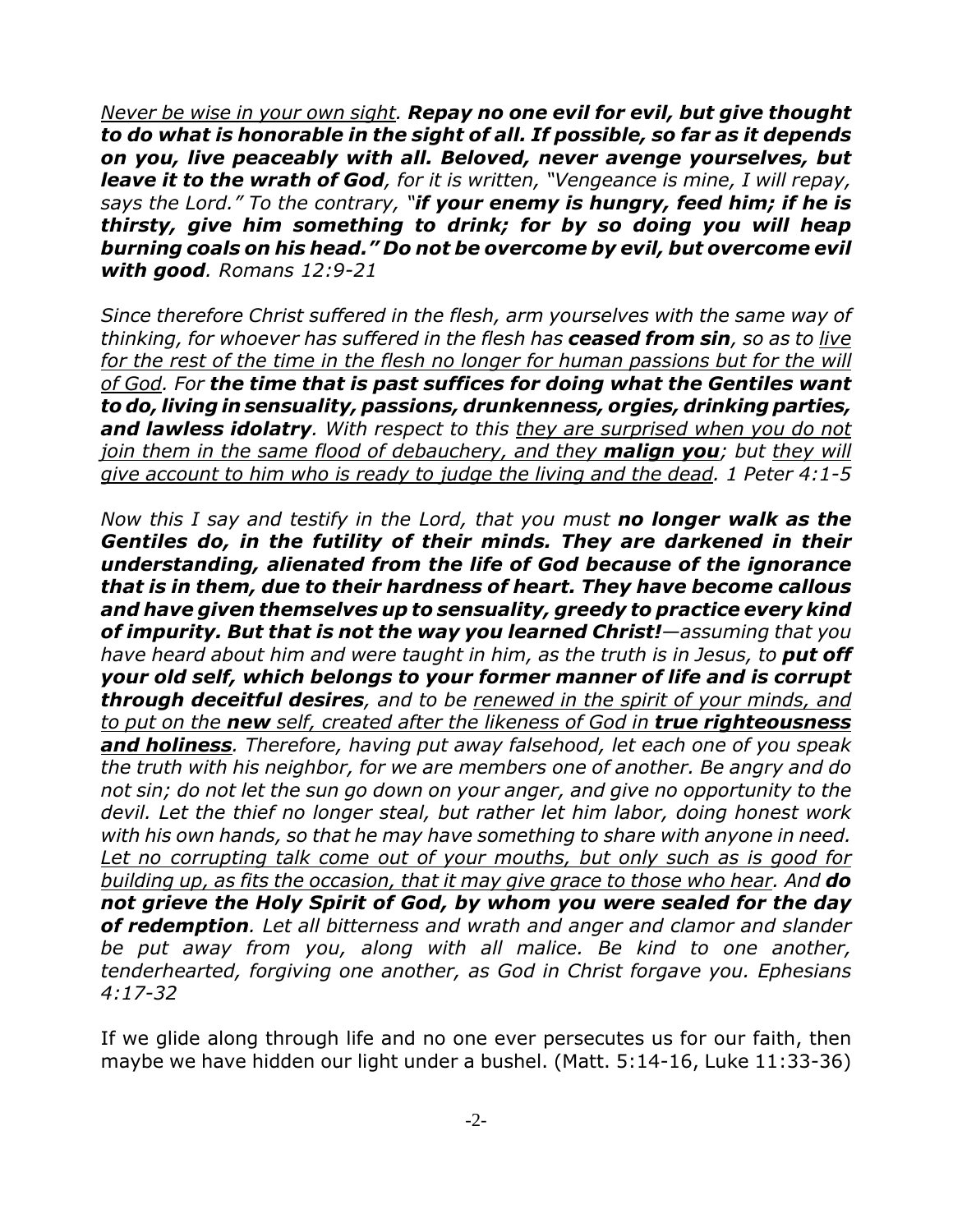Maybe we have hidden our "mina" in a kerchief or our "talent" in the sand. (Luke 19:20-27, Matt. 25:24-30) Or maybe our "salt has lost its saltiness." (Matt. 5:13, Mark 9:49-50, Luke 14:34-35) The Bible repeatedly warns us to expect difficulty when we follow Jesus. (John 15:18-21, 1John 3:12-13, 2Tim. 3:12-13, Acts 14:21-22)

*Only let your manner of life be worthy of the gospel of Christ, so that whether I come and see you or am absent, I may hear of you that you are standing firm in one spirit, with one mind striving side by side for the faith of the gospel, and not frightened in anything by your opponents. This is a clear sign to them of their destruction, but of your salvation, and that from God. For it has been granted to you that for the sake of Christ you should not only believe in him but also suffer for his sake, engaged in the same conflict that you saw I had and now hear that I still have. Philippians 1:27-30*

Today, it seems to be just as likely to be persecuted from WITHIN the [self-professed] church as from without. People love to take snippets of scripture out of context and use them against anyone who challenges the culture. Passages about not tearing one another apart and the unity of the body of Christ are made into one-sided missiles—anyone who stands up for the truth is accused of being divisive, self-righteous or judgmental. (Gal. 5:13-26, 2Cor. 6:14-18)

People who wish to appear "kind" (and perhaps continue in their sins without any interference from the Bible) fling pieces of Scripture verses at people like they are darts. "Judge not" and "beware of practicing righteousness before men to be seen" are almost always stripped of their context. (Matt. 7:1-5, Matt. 6:1-14) "Forgiving" sins now means condoning sins. (Rom. 1:18-32, Eph. 4:17-5:20, 1Pet. 4:1-5) "Rebuke your brother when he sins" apparently never was uttered by Jesus. (Luke 17:3-4, Matt. 18:15-17) He only came to heal and never mentioned repentance from sins? (John 5:14, John 8:11) In order to "seek and save the lost," they actually need to understand that they are sinners in need of a Savior. (Luke 19:10, Rom. 6:20-23, Rom. 2:6-11)

"Love" has been redefined as "anything goes" (except judging)—but the ones trying to stifle "intolerance" have already judged everyone who disagrees with them. And they haven't judged rightly, according to the full counsel of Scripture, but according to their own version of it, with many edits stemming from their own preferences. (John 7:24, Acts 20:26-31, 2Tim. 3:1-4:5) They love to say "God knows my heart," but they think THEY know the hearts of those they charge with wrongdoing. But God alone searches hearts, and He says that the heart is NOT good inside. That's why we need to be regenerated by His Spirit (born again). (Jer. 17:10, Rev. 2:21-23, Mark 7:20-23, Heb. 4:12-13, John 3:3-8, Titus 2:11- 3:11, 1John 3:24, 1John 2:26-29)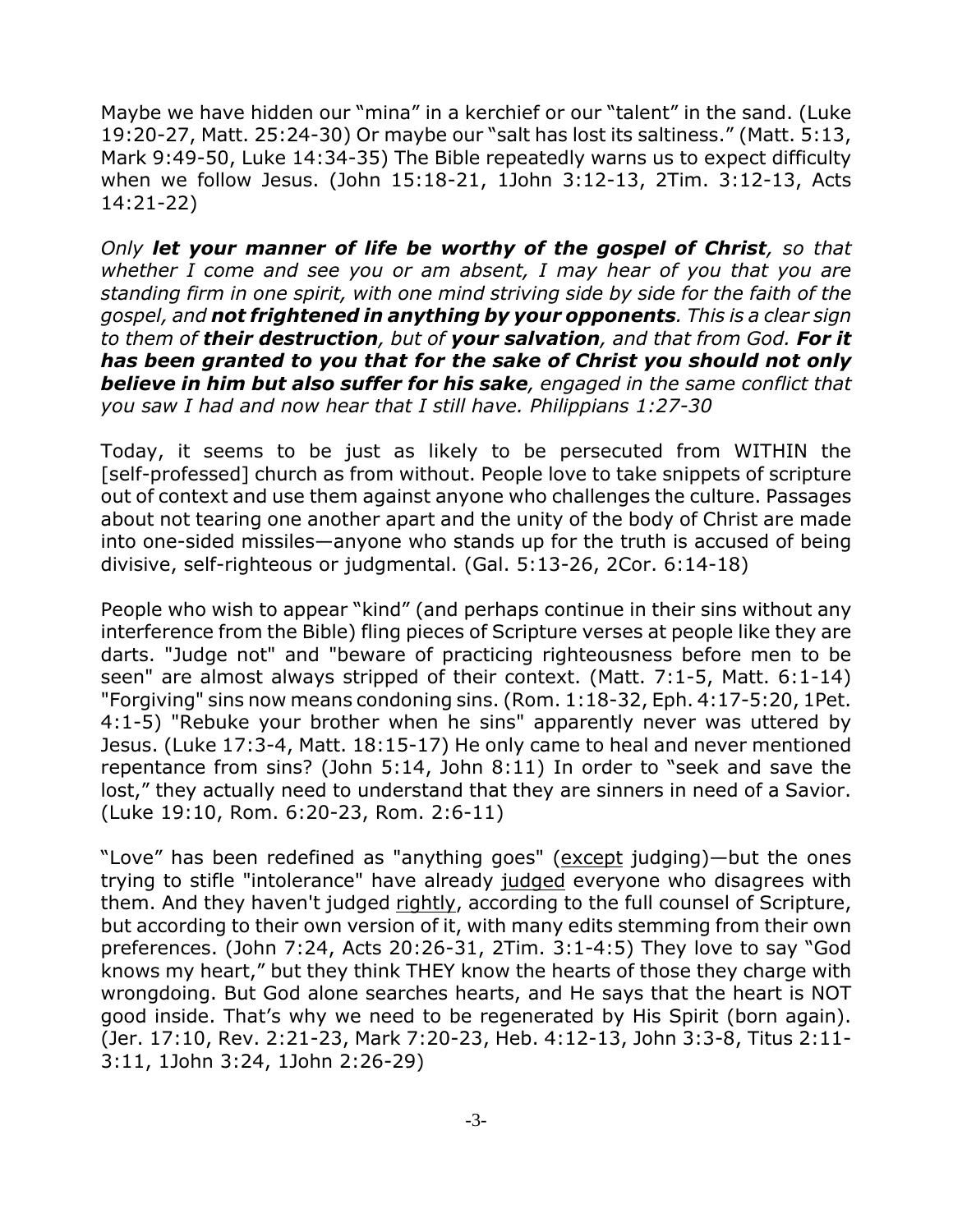Jesus told the Pharisees that God knew their hearts (which were wicked), despite their trying to justify themselves by acting self-righteous while being filthy inside. They loved money and holding power over the people. (Matt. 23:1-28) If they really believed in God, then they wouldn't have put Him to the test with their evil deeds (which they were so foolish as to think that He couldn't see.)

*"No servant can serve two masters, for either he will hate the one and love the other, or he will be devoted to the one and despise the other. You cannot serve God and money." The Pharisees, who were lovers of money, heard all these things, and they ridiculed him. And he said to them, "You are those who justify yourselves before men, but God knows your hearts. For what is exalted among men is an abomination in the sight of God." Luke 16:13-15* (Where else have we heard that term "abomination"? Lev. 18:22)

*"Woe to you, scribes and Pharisees, hypocrites! For you clean the outside of the cup and the plate, but inside they are full of greed and self-indulgence. You blind Pharisee! First clean the inside of the cup and the plate, that the outside also may be clean. Woe to you, scribes and Pharisees, hypocrites! For you are like whitewashed tombs, which outwardly appear beautiful, but within are full of dead people's bones and all uncleanness. So you also outwardly appear righteous to others, but within you are full of hypocrisy and lawlessness." Matthew 23:25-28*

Just know this. Everyone will give an account of himself to Jesus. (Matt. 12:36-37, Romans 14 in full context, Rev. 11:18, 20:11-15)

*For the word of God is living and active, sharper than any two-edged sword, piercing to the division of soul and of spirit, of joints and of marrow, and discerning the thoughts and intentions of the heart. And no creature is hidden from his sight, but all are naked and exposed to the eyes of him to whom we must give account. Hebrews 4:12-13*

I wonder how many would visit someone in prison for preaching the gospel because that activity had been declared illegal? (Matt. 25:34-46) It would be safer to distance ourselves from them, wouldn't it? But sadly, many might even join the world in condemning them in order to avoid drawing attention to themselves. (Luke 22:54-62, 2Tim. 4:16, 2Tim. 1:15-18, 2Tim. 2:12, Mark 8:38, Matt. 13:20-21, 1John 2:19, John 6:66-71) Jesus said He came to bring division. (Matt. 10:34-42, Luke 14:25-35) He separates the wheat from the chaff, the good fish from the bad fish, and the grain from the weeds through tests such as these. (Matt. 3:7-12, 1Pet. 1:6-7, Heb. 12, Mark, 13:36-43, 47, Rev. 2:8-11) He will vindicate and reward those who held fast despite persecution, whether from unbelievers or professed "believers" who think they can live with one foot in the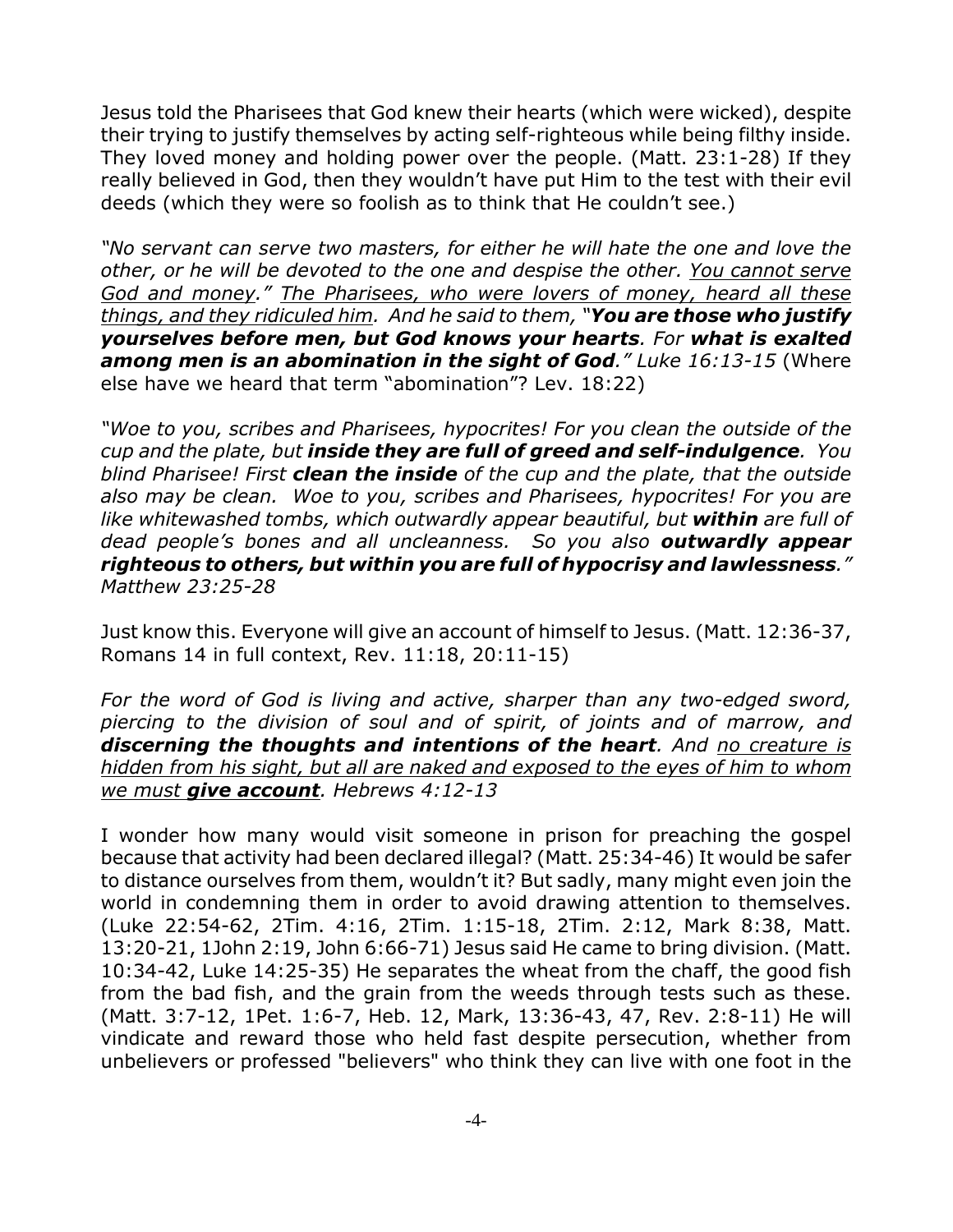world and the other in the kingdom of God. (Isa. 66:4-5, 1John 2:15-17, Jam. 4:4, Rev. 3:7-13, Rev. 21:7-8, Rev. 22:10-14)

*Let us hold fast the confession of our hope without wavering, for he who promised is faithful. And let us consider how to stir up one another to love and good works, not neglecting to meet together, as is the habit of some, but encouraging one another, and all the more as you see the Day drawing near. For if we go on sinning deliberately after receiving the knowledge of the truth, there no longer remains a sacrifice for sins, but a fearful expectation of judgment, and a fury of fire that will consume the adversaries. Anyone who has set aside the law of Moses dies without mercy on the evidence of two or three witnesses. How much worse punishment, do you think, will be deserved by the one who has trampled underfoot the Son of God, and has profaned the blood of the covenant by which he was sanctified, and has outraged the Spirit of grace? For we know him who said, "Vengeance is mine; I will repay." And again, "The Lord will judge his people." It is a fearful thing to fall into the hands of the living God. But recall the former days when, after you were enlightened, you endured a hard struggle with sufferings, sometimes being publicly exposed to reproach and affliction, and sometimes being partners with those so treated. For you had compassion on those in prison, and you joyfully accepted the plundering of your property, since you knew that you yourselves had a better possession and an abiding one. Therefore do not throw away your confidence, which has a great reward. For you have need of endurance, so that when you have done the will of God you may receive what is promised. For, "Yet a little while, and the coming one will come and will not delay; but my righteous one shall live by faith, and if he shrinks back, my soul has no pleasure in him." But we are not of those who shrink back and are destroyed, but of those who have faith and preserve their souls. Hebrews 10:23-39*

Job was an overcomer (not through positive "self-talk," but by knowing and trusting in God - Prov. 3, Psa. 104), and He was richly rewarded for his faithfulness. Those who abandoned him or gave him poor advice during his suffering witnessed his redemption and restoration by the hand of God. (Job 42:10-17)

Jesus "dictated" letters to seven churches in the Book of Revelation, which were all to have been read in each of the churches. (Rev. 1:10-20) They contain both warnings and "overcomer" rewards for every believer throughout this age to heed. Which of these two letters would you like to have applied to you?

*"And to the angel of the church in Philadelphia write: 'The words of the holy one, the true one, who has the key of David, who opens and no one will shut, who shuts and no one opens. "'I know your works. Behold, I have set before you*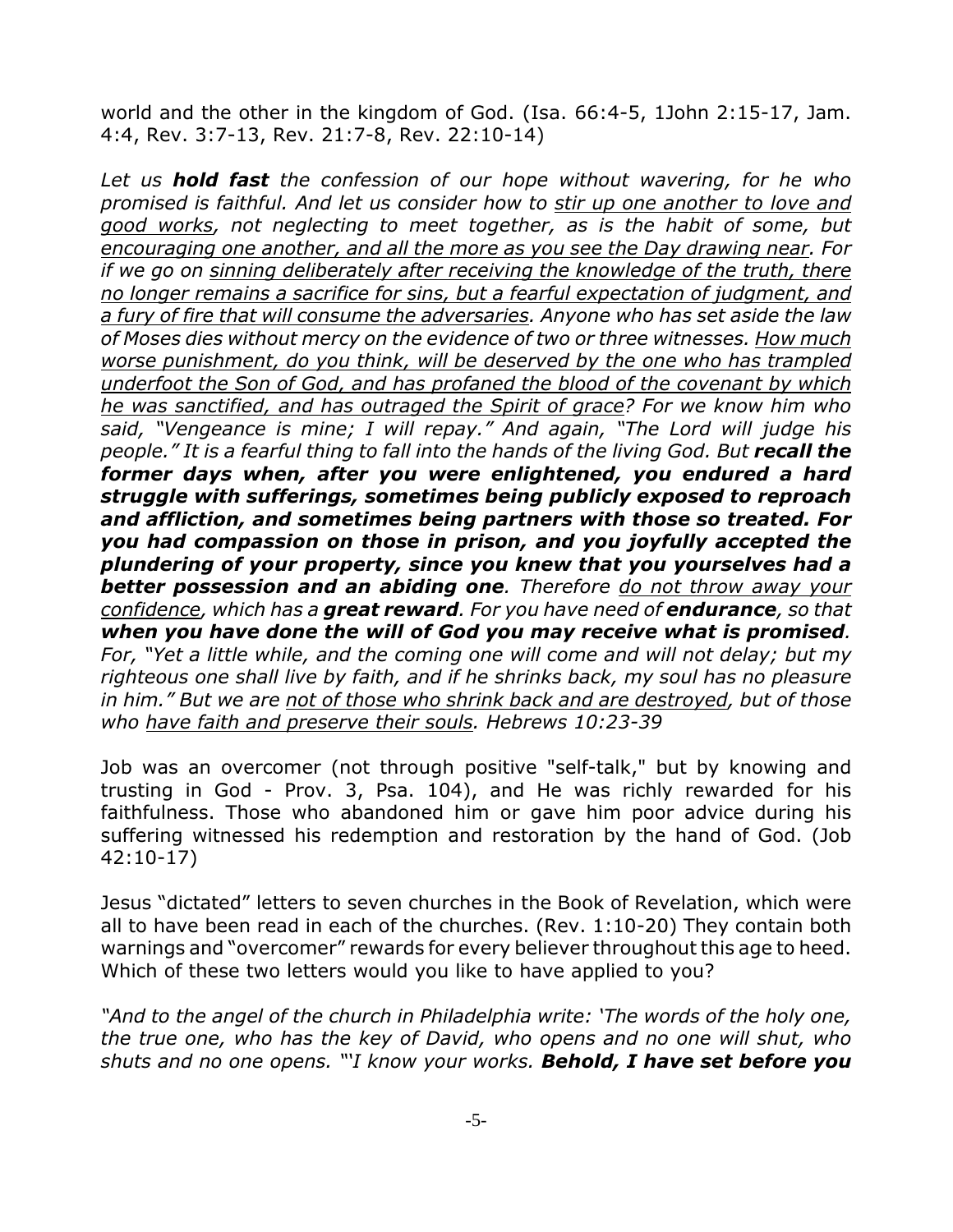*an open door, which no one is able to shut. I know that you have but little power, and yet you have kept my word and have not denied my name. Behold, I will make those of the synagogue of Satan who say that they are Jews and are not, but lie—behold, I will make them come and bow down before your feet, and they will learn that I have loved you. Because you have kept my word about patient endurance, I will keep you from the hour of trial that is coming on the whole world, to try those who dwell on the earth. I am coming soon. Hold fast what you have, so that no one may seize your crown. The one who conquers, I will make him a pillar in the temple of my God. Never shall he go out of it, and I will write on him the name of my God, and the name of the city of my God, the new Jerusalem, which comes down from my God out of heaven, and my own new name. He who has an ear, let him hear what the Spirit says to the churches.' Revelation 3:7-13*

*"And to the angel of the church in Laodicea write: 'The words of the Amen, the faithful and true witness, the beginning of God's creation. "'I know your works: you are neither cold nor hot. Would that you were either cold or hot! So, because you are lukewarm, and neither hot nor cold, I will spit you out of my mouth. For you say, I am rich, I have prospered, and I need nothing, not realizing that you are wretched, pitiable, poor, blind, and naked. I counsel you to buy from me gold refined by fire, so that you may be rich, and white garments so that you may clothe yourself and the shame of your nakedness may not be seen, and salve to anoint your eyes, so that you may see. Those whom I love, I reprove and discipline, so be zealous and repent. Behold, I stand at the door and knock. If anyone hears my voice and opens the door, I will come in to him and eat with him, and he with me. The one who conquers, I will grant him to sit with me on my throne, as I also conquered and sat down with my Father on his throne. He who has an ear, let him hear what the Spirit says to the churches.'" Revelation 3:14-22*

For me, definitely the first one! The second letter (which is actually the last of the seven) has great rewards for those who are wise enough to "buy" the items that Jesus offers to "sell" them (see my article "Buy Wisdom"), but the first letter indicates that the believers there already possess faith that has been successfully tested and found genuine. God does not TEMPT anyone, but He does allow us to be tested—the same as He did with Job. (Jam. 1:13-16, 1Cor. 10:12-13) The Day of the Lord (God's wrath) comes after the greatest tribulation (severe trial) ever to come on the world. (Matt. 24:21, 29, Joel 2:31, Rev. 12:12, Rev. 13, Rev. 14:9-13, Rev. 17:12, 1Thess. 5:1-11) This "hour of trial" is what the overcomers were promised to be kept OUT of in the letter to the church at Philadelphia. (Remember, these apply to everyone who believes—Smyrna was faithful unto death, which seems to indicate to me that they died victorious in Christ before the hour of trial which is yet to come.)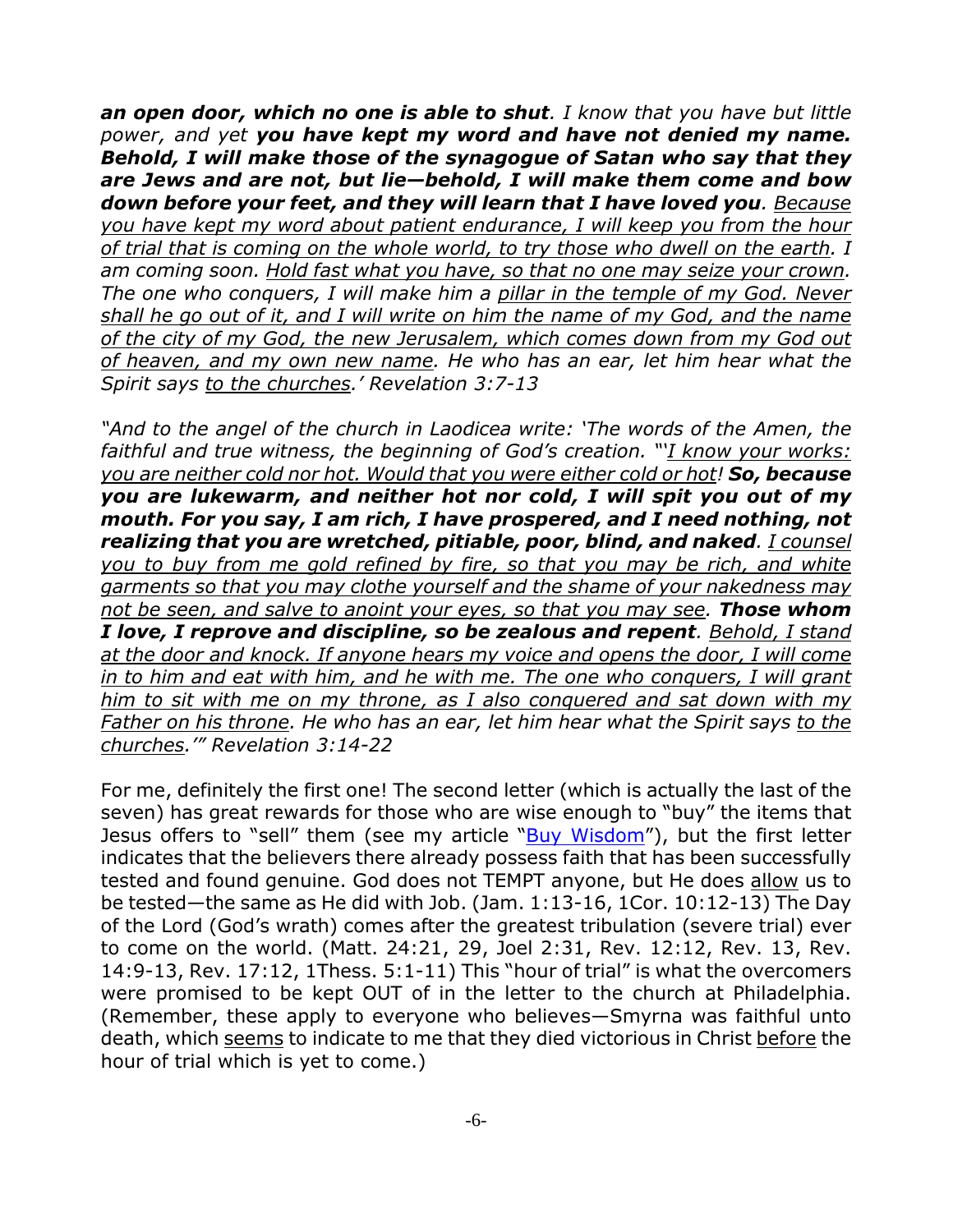*In this you rejoice, though now for a little while, if necessary, you have been grieved by various trials, so that the tested genuineness of your faith—more precious than gold that perishes though it is tested by fire—may be found to result in praise and glory and honor at the revelation of Jesus Christ. Though you have not seen him, you love him. Though you do not now see him, you believe in him and rejoice with joy that is inexpressible and filled with glory, obtaining the outcome of your faith, the salvation of your souls. 1 Peter 1:6-9*

*Beloved, do not be surprised at the fiery trial when it comes upon you to test you, as though something strange were happening to you. But rejoice insofar as you share Christ's sufferings, that you may also rejoice and be glad when his glory is revealed. If you are insulted for the name of Christ, you are blessed, because the Spirit of glory and of God rests upon you. But let none of you suffer as a murderer or a thief or an evildoer or as a meddler. Yet if anyone suffers as a Christian, let him not be ashamed, but let him glorify God in that name. For it is time for judgment to begin at the household of God; and if it begins with us, what will be the outcome for those who do not obey the gospel of God? And "If the righteous is scarcely saved, what will become of the ungodly and the sinner?" Therefore let those who suffer according to God's will entrust their souls to a faithful Creator while doing good. 1 Peter 4:12-19*

 *"Blessed are those who are persecuted for righteousness' sake, for theirs is the kingdom of heaven. Blessed are you when others revile you and persecute you and utter all kinds of evil against you falsely on my account. Rejoice and be glad, for your reward is great in heaven, for so they persecuted the prophets who were before you." Matthew 5:10-12*

*"Blessed are you when people hate you and when they exclude you and revile you and spurn your name as evil, on account of the Son of Man! Rejoice in that day, and leap for joy, for behold, your reward is great in heaven; for so their fathers did to the prophets. But woe to you who are rich, for you have received your consolation. Woe to you who are full now, for you shall be hungry. Woe to you who laugh now, for you shall mourn and weep. Woe to you, when all people speak well of you, for so their fathers did to the false prophets." Luke 6:22-26*

*Count it all joy, my brothers, when you meet trials of various kinds, for you know that the testing of your faith produces steadfastness. And let steadfastness have its full effect, that you may be perfect and complete, lacking in nothing. James 1:2-4*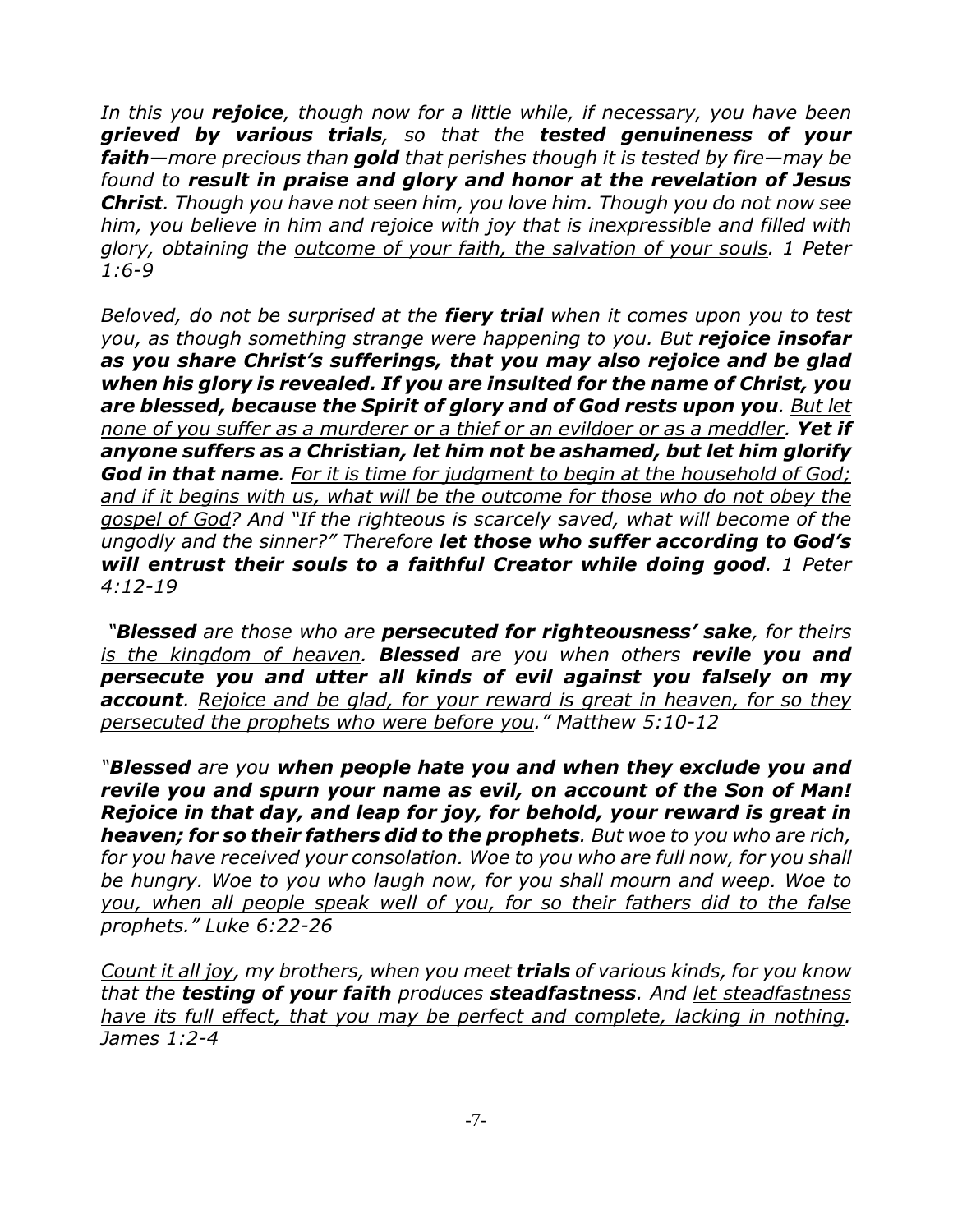*Blessed is the man who remains steadfast under trial, for when he has stood the test he will receive the crown of life, which God has promised to those who love him. James 1:12*

Let's put on the full armor of God so that after the testing is over (whenever that may be for each of us), we're still standing. Let's imitate the steadfastness of Job.

*Finally, be strong in the Lord and in the strength of his might. Put on the whole armor of God, that you may be able to stand against the schemes of the devil. For we do not wrestle against flesh and blood, but against the rulers, against the authorities, against the cosmic powers over this present darkness, against the spiritual forces of evil in the heavenly places. Therefore take up the whole armor of God, that you may be able to stand firm in the evil day, and having done all, to stand. Stand therefore, having fastened on the belt of truth, and having put on the breastplate of righteousness, and, as shoes for your feet, having put on the readiness given by the gospel of peace. In all circumstances take up the shield of faith, with which you can extinguish all the flaming darts of the evil one; and take the helmet of salvation, and the sword of the Spirit, which is the word of God, praying at all times in the Spirit, with all prayer and supplication. To that end keep alert with all perseverance, making supplication for all the saints, and also for me, that words may be given to me in opening my mouth boldly to proclaim the mystery of the gospel, for which I am an ambassador in chains, that I may declare it boldly, as I ought to speak. Ephesians 6:10-20*

*For your obedience is known to all, so that I rejoice over you, but I want you to be wise as to what is good and innocent as to what is evil. The God of peace will soon crush Satan under your feet. The grace of our Lord Jesus Christ be with you. Romans 16:19-20*

*Humble yourselves, therefore, under the mighty hand of God so that at the proper time he may exalt you, casting all your anxieties on him, because he cares for you. Be sober-minded; be watchful. Your adversary the devil prowls around like a roaring lion, seeking someone to devour. Resist him, firm in your faith, knowing that the same kinds of suffering are being experienced by your brotherhood throughout the world. And after you have suffered a little while, the God of all grace, who has called you to his eternal glory in Christ, will himself restore, confirm, strengthen, and establish you. To him be the dominion forever and ever. Amen. 1 Peter 5:6-11*

*For if you live according to the flesh you will die, but if by the Spirit you put to death the deeds of the body, you will live. For all who are led by the Spirit of God are sons of God. For you did not receive the spirit of slavery to fall back*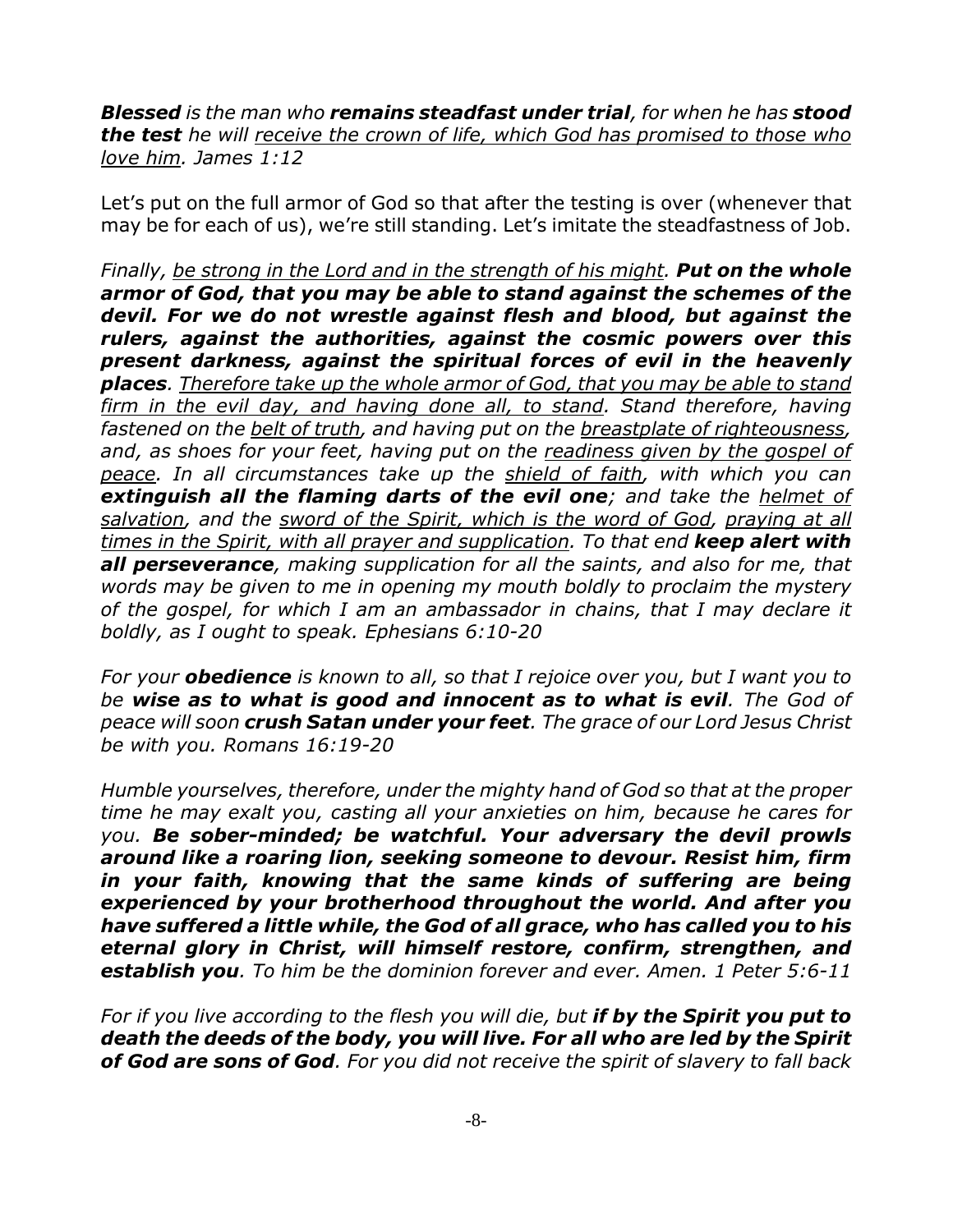*into fear, but you have received the Spirit of adoption as sons, by whom we cry, "Abba! Father!" The Spirit himself bears witness with our spirit that we are children of God, and if children, then heirs—heirs of God and fellow heirs with Christ, provided we suffer with him in order that we may also be glorified with him. For I consider that the sufferings of this present time are not worth comparing with the glory that is to be revealed to us. For the creation waits with eager longing for the revealing of the sons of God. Romans 8:13-19*

*As an example of suffering and patience, brothers, take the prophets who spoke in the name of the Lord. Behold, we consider those blessed who remained steadfast. You have heard of the steadfastness of Job, and you have seen the purpose of the Lord, how the Lord is compassionate and merciful. James 5:10-11*

Written by Tricia Berg, (March 2017, updated August 2018), 8 pp. + digital scrapbook layout If you have been blessed by this article, you are free to share but do not claim as your own or sell, and do not make modifications and attribute them to me. You can download as many free pdf devotional articles as you wish from my blog: http://layoutfortoday.blogspot.com/ (The most recent articles are at the bottom of the page after you click on the "free pdf downloads" link.) You can also read this article there (or at my other blog: http://clotheyourselves.com/), where the Bible verses should pop up when you hover over the cites.